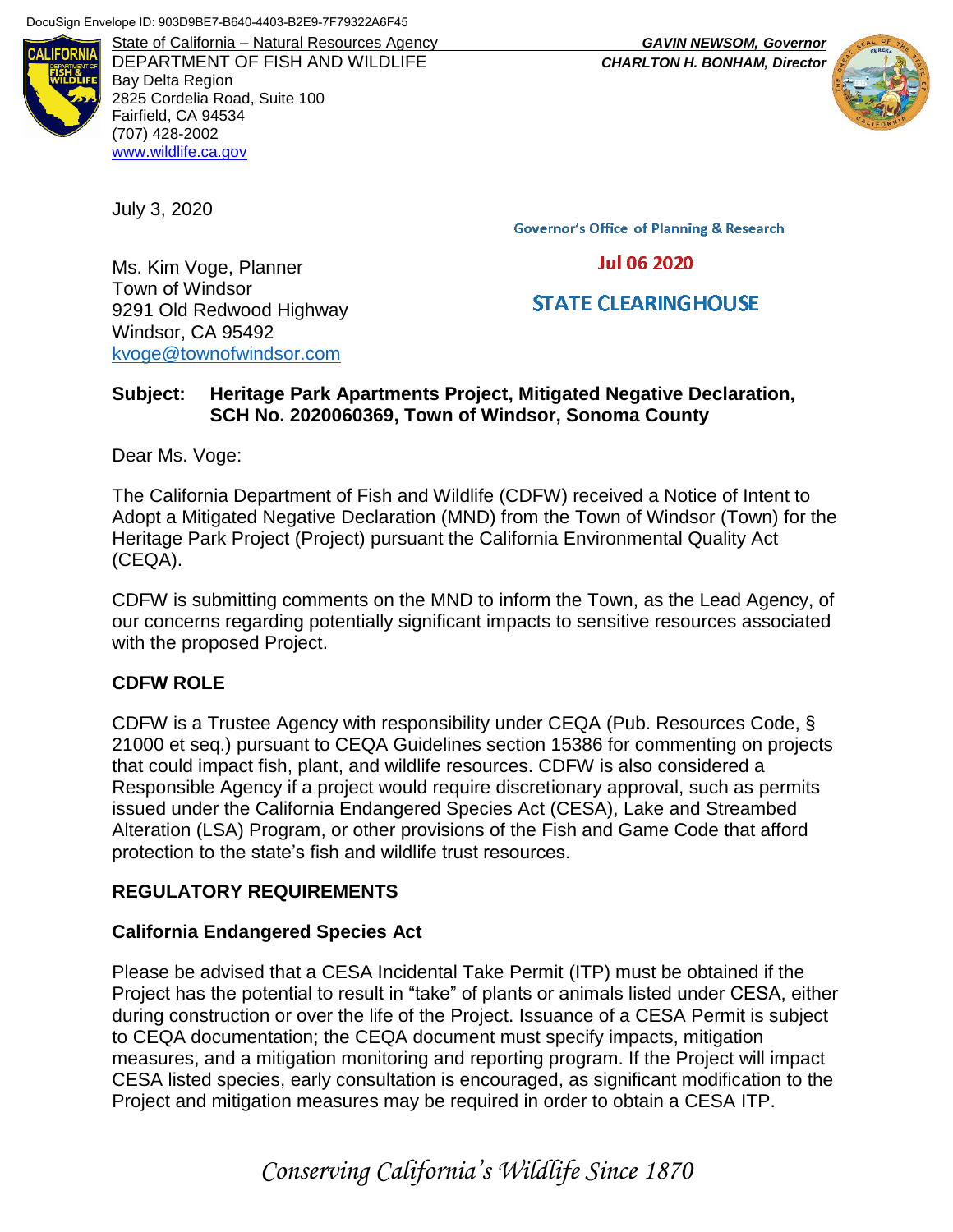CEQA requires a Mandatory Finding of Significance if a project is likely to substantially restrict the range or reduce the population of a threatened or endangered species. (Pub. Resources Code, §§ 21001, subd. (c), 21083; CEQA Guidelines, §§ 15380, 15064, and 15065). Impacts must be avoided or mitigated to less-than-significant levels unless the CEQA Lead Agency makes and supports Findings of Overriding Consideration (FOC). The CEQA Lead Agency's FOC does not eliminate the project proponent's obligation to comply with CESA.

## **Lake and Streambed Alteration**

CDFW requires an LSA Notification, pursuant to Fish and Game Code section 1600 et. seq., for project activities affecting lakes or streams and associated riparian habitat. Notification is required for any activity that may substantially divert or obstruct the natural flow; change or use material from the bed, channel, or bank including associated riparian or wetland resources; or deposit or dispose of material where it may pass into a river, lake or stream. Work within ephemeral streams, washes, watercourses with a subsurface flow, and floodplains are subject to notification requirements. CDFW will consider the CEQA document for the Project and may issue an LSA Agreement. CDFW may not execute the final LSA Agreement (or ITP) until it has complied with CEQA as a Responsible Agency.

## **PROJECT DESCRIPTION SUMMARY**

## **Proponent:** Michael Weyrick

**Objective:** Construct a three-story, 33-unit apartment building for affordable to low- and very low-income households on a 1.66-acre site. The Project includes frontage improvements, a new access road at the south end of the site, and demolishing an existing single family residence and barn.

**Location:** The Project is in the Town of Windsor, Sonoma County southwest of the Old Redwood Highway and Courtyards East intersection, at 8685 Old Redwood Highway. It is centered at approximately 38.544985 degrees latitude and -122.804812 degrees longitude on Assessor Parcel Number 164-100-023.

**Timeframe:** Unspecified.

## **COMMENTS AND RECOMMENDATIONS**

CDFW offers the below comments and recommendations to assist the Town in adequately identifying and/or mitigating the Project's significant, or potentially significant, direct and indirect impacts on fish and wildlife (biological) resources. Based on the Project's avoidance of significant impacts on biological resources, in part through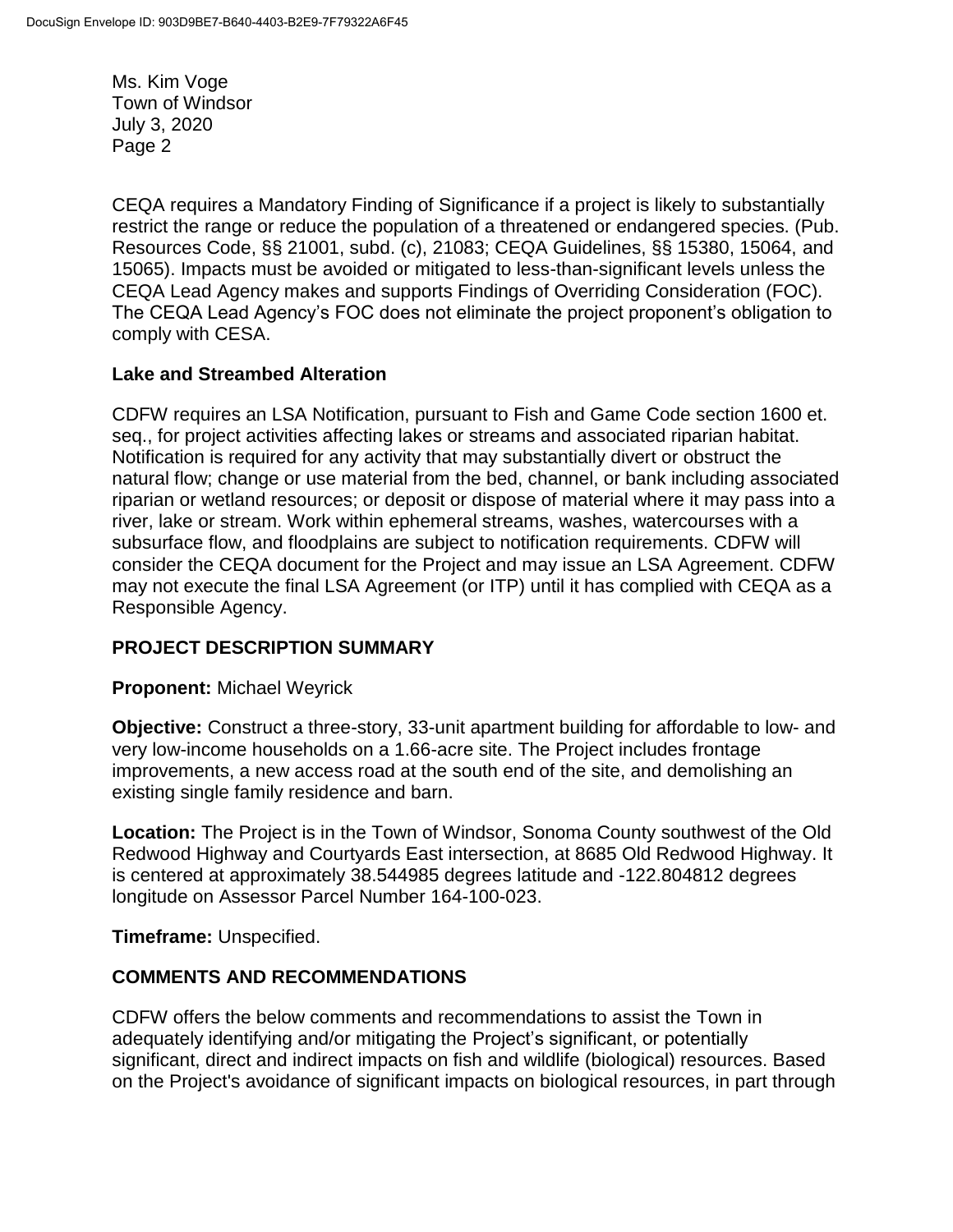implementation of CDFW's below recommendations, CDFW concludes that an MND is appropriate for the Project.

## **Environmental Setting**

*Would the Project have a substantial adverse effect on any riparian habitat or other sensitive natural community identified in local or regional plans, policies, regulations or by CDFW or the U.S. Fish and Wildlife Service (USFWS)?*

## **Comment 1:** MND Page 17

*Issue:* According to the MND and Appendix B Biological Resources Analysis, the Project would result in the permanent loss of mature valley oak trees (*Quercus lobata*) and coast live oak trees (*Quercus agrifolia*), which may be considered a sensitive natural community and provide bird nesting habitat.

*Specific impacts and why they would occur:* The Project would remove several valley oak and coast live oak trees in preparation for site development.

*Evidence impact would be significant:* Valley oak woodland is an endemic, CDFWdesignated rare natural community (CDFG 2010; Standiford et al. 1996; CIWTG). Rare natural communities have limited distribution and are often vulnerable to project impacts (CDFW 2009). Only remnant patches of valley oak woodland remain, of which a fraction consists of the valley oak/coast live oak alliance (CIWTG). When oak woodlands are removed, it is not only the trees that are missing; all the associated functions and habitat are lost as well (Dagit et al. 2015).

Additionally, the removal of habitat for birds from human activities has contributed to the loss of a significant proportion of birds in the United States and Canada since the 1970s. According to a study published in 2019 entitled Decline of the North American Avifauna authored by Kenneth V. Rosenberg et al., 90 percent of the total loss is attributable to 12 bird families including sparrows, warblers, blackbirds, and finches, which may all utilize the trees that would be removed by the Project for breeding and foraging.

Based on the foregoing, the Project could substantially adversely affect a sensitive natural community identified by CDFW and nesting bird habitat; therefore, impacts would be *potentially significant*.

*To reduce impacts to less-than-significant, CDFW recommends that the MND:* 

1) Evaluate whether the trees that would be removed are part of a sensitive natural community, see CDFW's Natural Communities List available on CDFW's webpage at: [https://wildlife.ca.gov/Data/VegCAMP/NaturalCommunities](https://wildlife.ca.gov/Data/VegCAMP/NaturalCommunities#sensitive%20natural%20communities) [#sensitive%20natural%20communities](https://wildlife.ca.gov/Data/VegCAMP/NaturalCommunities#sensitive%20natural%20communities)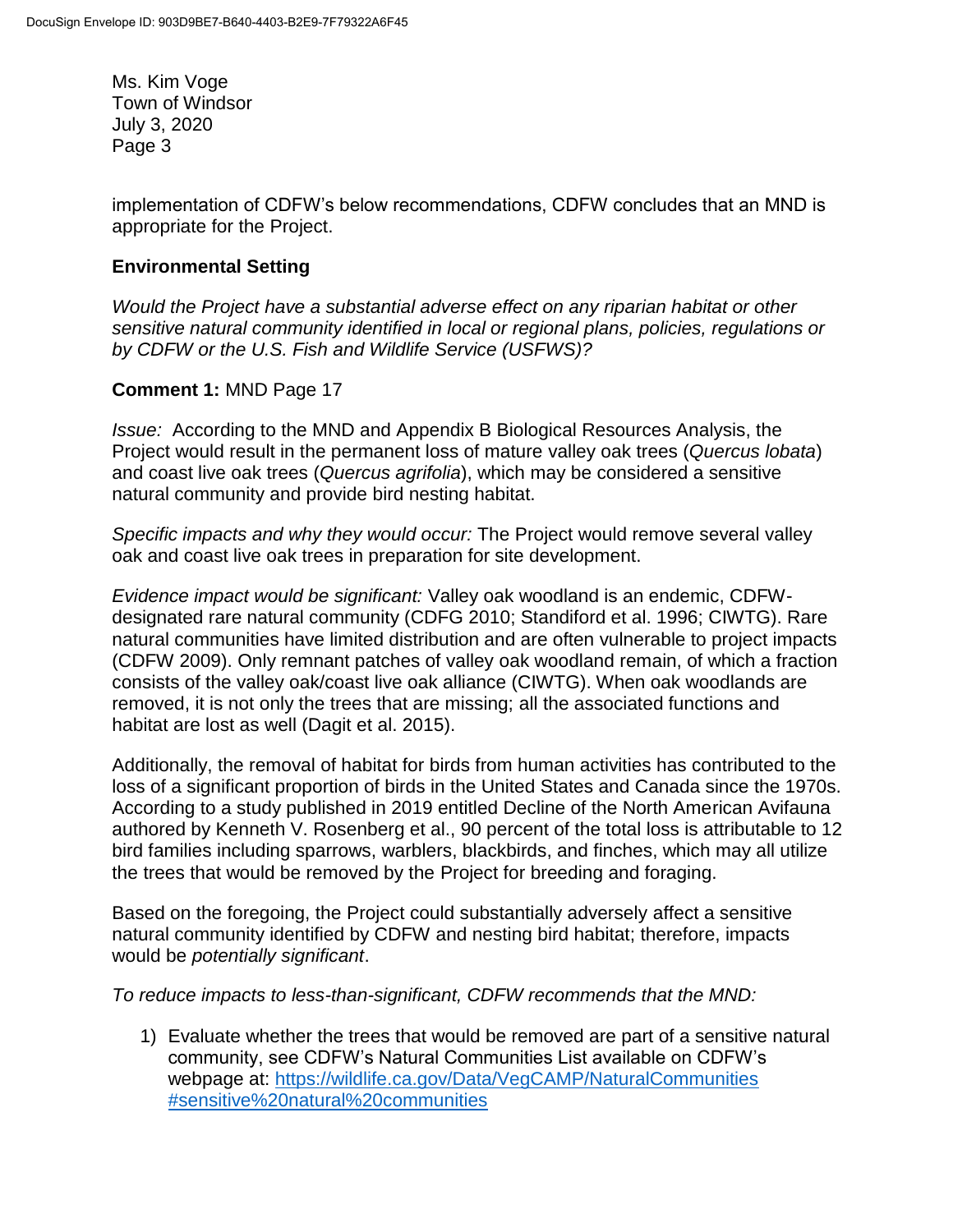- 2) Clearly describe within a mitigation measure the applicable Town of Windsor Tree Preservation and Protection policies and regulations, including associated tree replacement, monitoring, maintenance, and annual reporting.
- 3) Require that trees part of a sensitive natural community shall be replaced at a 10:1 mitigation to impact ratio for trees less than 15 inches at diameter breast height (DBH) and a 15:1 ratio for larger trees using locally procured trees of the same species. Trees shall be planted as close to the Project site as possible and maintained and monitored for a minimum of five years with an 85 percent survival rate at the end of five years. Annual monitoring reports shall be provided to the lead agency. If tree plantings have not achieved at least an 85 percent survival rate after 5 years, new trees shall be planted and monitored for an additional 5 years to achieve the survival rate.

Planted trees shall be irrigated for at least the first two years either via handwatering or drip irrigation. CDFW recommends that cages be placed around planted oak trees to avoid deer browse and that weeding occur within and around caged oak trees, until the trees become well-established. Once the oaks become a sufficient size the cages should be removed.

- 4) Require that trees *not* part of a sensitive natural community shall be: 1) replaced at the ratios outlined below; and 2) monitored, and maintained in the same manner described above and achieve an 80 percent survival rate.
	- Non-oak native trees 3:1
	- Non-native trees  $-1:1$
	- Oak trees provide a diversity of ecological benefits and because oak trees have slow growth rates, it would take several decades for planted oaks to grow to a size that could provide the same ecological benefits that oldgrowth oaks provide. Therefore, the below higher ratios are required.
		- Oaks 5 to 10 inches DBH  $-4:1$
		- Oaks 10 to 15 inches DBH  $-5:1$
		- Oaks greater than 15 inches DBH 15:1

## **Mitigation Measures**

## **Comment 2:** MND Page 19

According to the MND Mitigation Measure (MM) BIO-3 and Appendix B Biological Assessment, the Project would mitigate for impacts to suitable but unoccupied habitat, based on special-status plant surveys conducted in 2008, 2009, and 2018, for the following federally listed as endangered plants: Burke's goldfields (*Lasthenia burkei*), Sonoma sunshine (*Blennosperma bakeri*), many-flowered navarretia (*Navarretia*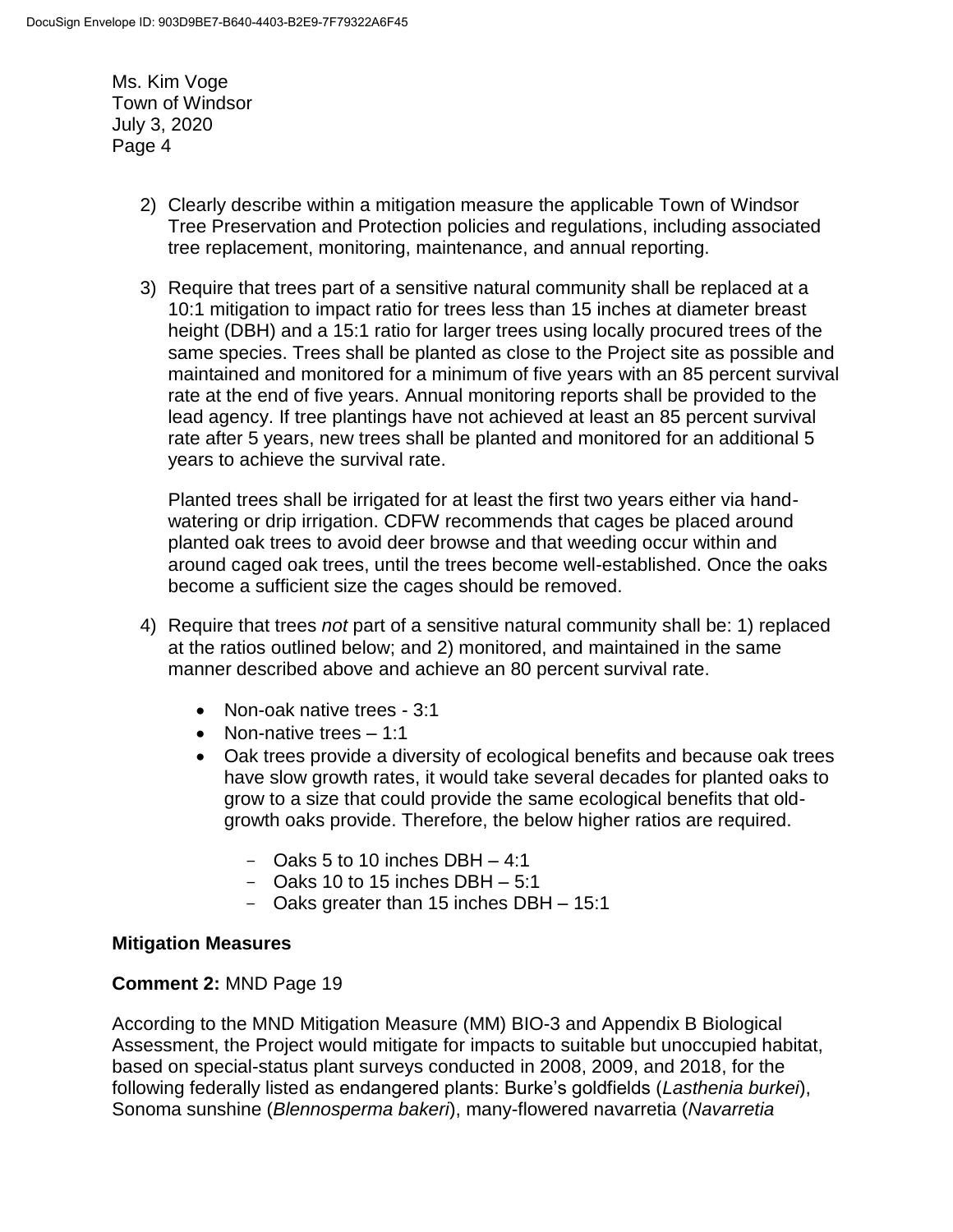*leucocephala* ssp. *plieantha*), and Sebastopol meadowfoam (*Limnanthes vinculans*), through preserving off-site habitat at a 1.5:1 mitigation to impact ratio for the former two species.

*To reduce impacts to less-than-significant, CDFW recommends that the MND:* 

- 1) Clearly acknowledge that the above plant species are also State listed as endangered under CESA.
- 2) Require preserved habitat to be: 1) purchased from a CDFW and U.S. Fish and Wildlife Service (USFWS) approved conservation bank, or 2) placed under a conservation easement and implementing and funding in perpetuity a long-term management plan.
- 3) Provide a sound basis for not requiring mitigation for many-flowered navarretia and Sebastopol meadowfoam as the Project would impact suitable habitat for them or provide for mitigation in the same manner as described above.
- 4) Require providing the plant survey reports to CDFW for acceptance to ensure surveys were properly implemented, prior to Project start. If CDFW is unable to accept the survey results due to improper implementation, additional surveys shall be required in coordination with CDFW and USFWS or the Project may be required to obtain an ITP as determined through consultation with CDFW.

## **Comment 3:** MND Page 19

According to MND MM BIO-4 and Appendix B Biological Assessment, the Project would remove several trees suitable for special-status bats and surveys and potential bat eviction would be required.

*To reduce impacts to less-than-significant, CDFW recommends that the MND:* 

1) Require that the Town review and approve the resumes of biologists proposing to conduct surveys for special-status bats to ensure each biologist possesses the appropriate specialized qualifications. Resumes shall reflect: 1) at least 2 years of experience conducting bat surveys that resulted in detections for the relevant species such as pallid bat (*Antrozous pallidus*) including the Project name, dates, and person who can verify the experience, and 2) the types of equipment used to conduct surveys. Ideally, the resume shall also indicate that the biologist possesses a state-issued Scientific Collecting Permit for the relevant species. A survey methodology shall be submitted to the Town for approval. CDFW staff is available to assist the Town with resume and survey methodology review. An initial habitat assessment and survey shall occur several weeks or months before Project construction to avoid last minute delays.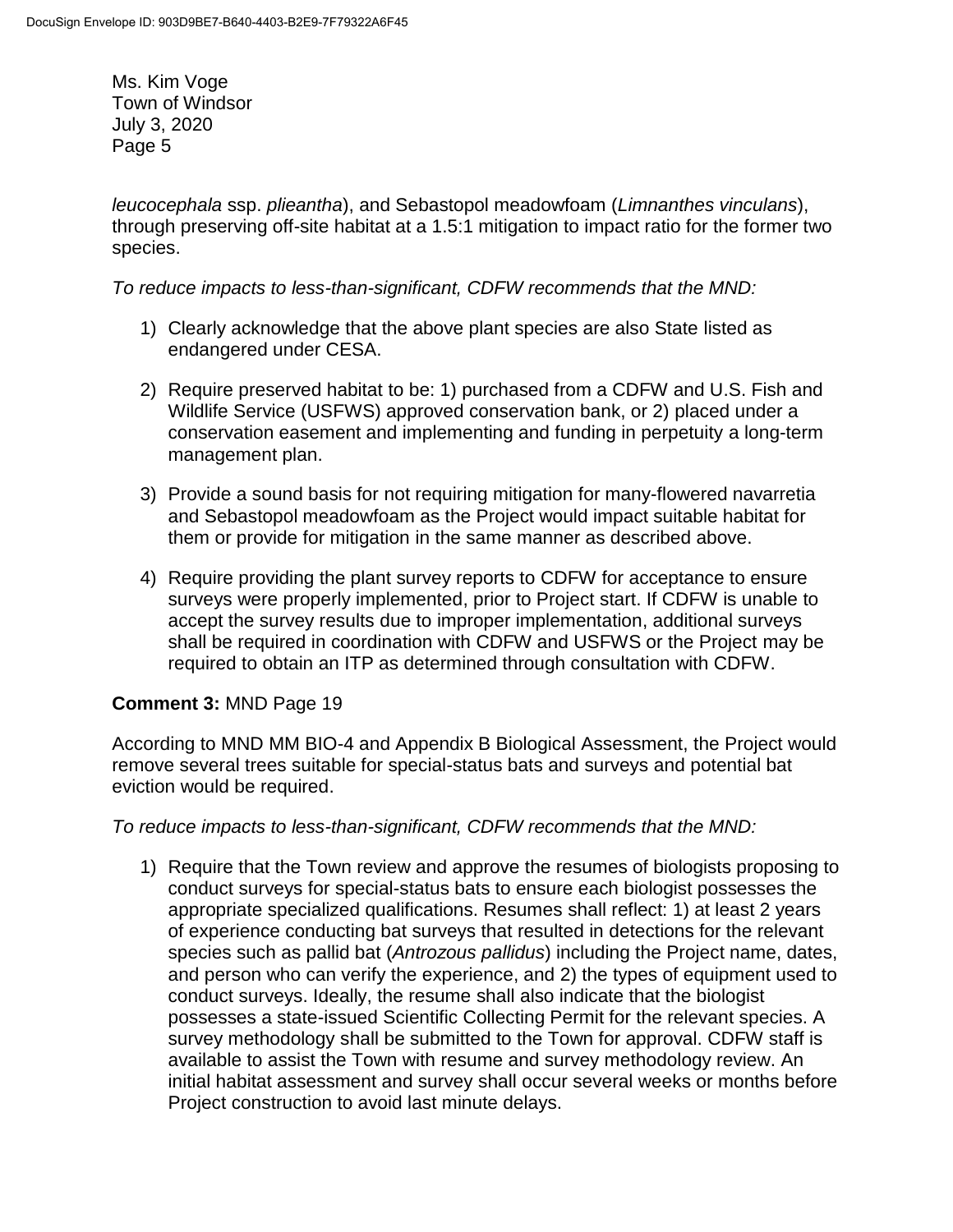> 2) Require surveys of the existing single-family residence and barn if they may be occupied by bats before demolishment.

#### **Comment 4:** MND Page 18

CDFW offers the below measure as a replacement for MM BIO-2. We have found that replacing certain measures can facilitate better interpretation and implementation; however, recognize that the existing measure has thoughtful and important protective elements included below. The recommended measure below will also facilitate compliance with Fish and Game Code section 3503 et seq. and the federal Migratory Bird treaty Act.

*To reduce impacts to less-than-significant, CDFW recommends replacing MM BIO-2 with the following language:* 

- 1) If the Project occurs between February 1 and August 31, a qualified biologist shall conduct nesting bird surveys within 500 feet of the Project site no more than 7 days before Project construction begins and anytime a lapse of 7 days or more in construction occurs.
- 2) For all identified active nests, prior to construction activities a qualified biologist shall conduct a survey to establish a behavioral baseline of birds using each nest. The qualified biologist shall provide training for all Project site personnel regarding nesting bird protection measures and State and federal laws.
- 3) The qualified biologist shall establish a minimum no-disturbance buffer around active nests with the buffer distance based on the tolerance level of the species. The buffer area shall include clear visual markers for Project site personnel such as high visibility fencing and posted signs. These buffers shall remain in place until the breeding season has ended or until the qualified biologist determines that the young have fledged and are no longer reliant upon the nest or parental care for survival.
- 4) Once Project activities begins, the qualified biologist shall continuously monitor active nests to detect behavioral changes resulting from the Project. If behavioral changes occur, Project activities causing that change shall halt and no-disturbance buffers shall be increased to ensure the birds are not disturbed. If continuous monitoring of active nests by a qualified wildlife biologist is not feasible, more conservative no-disturbance buffers shall be established by the qualified biologist.

## **FILING FEES**

The Project, as proposed, would have an impact on fish and/or wildlife, and assessment of filing fees is necessary. Fees are payable upon filing of the Notice of Determination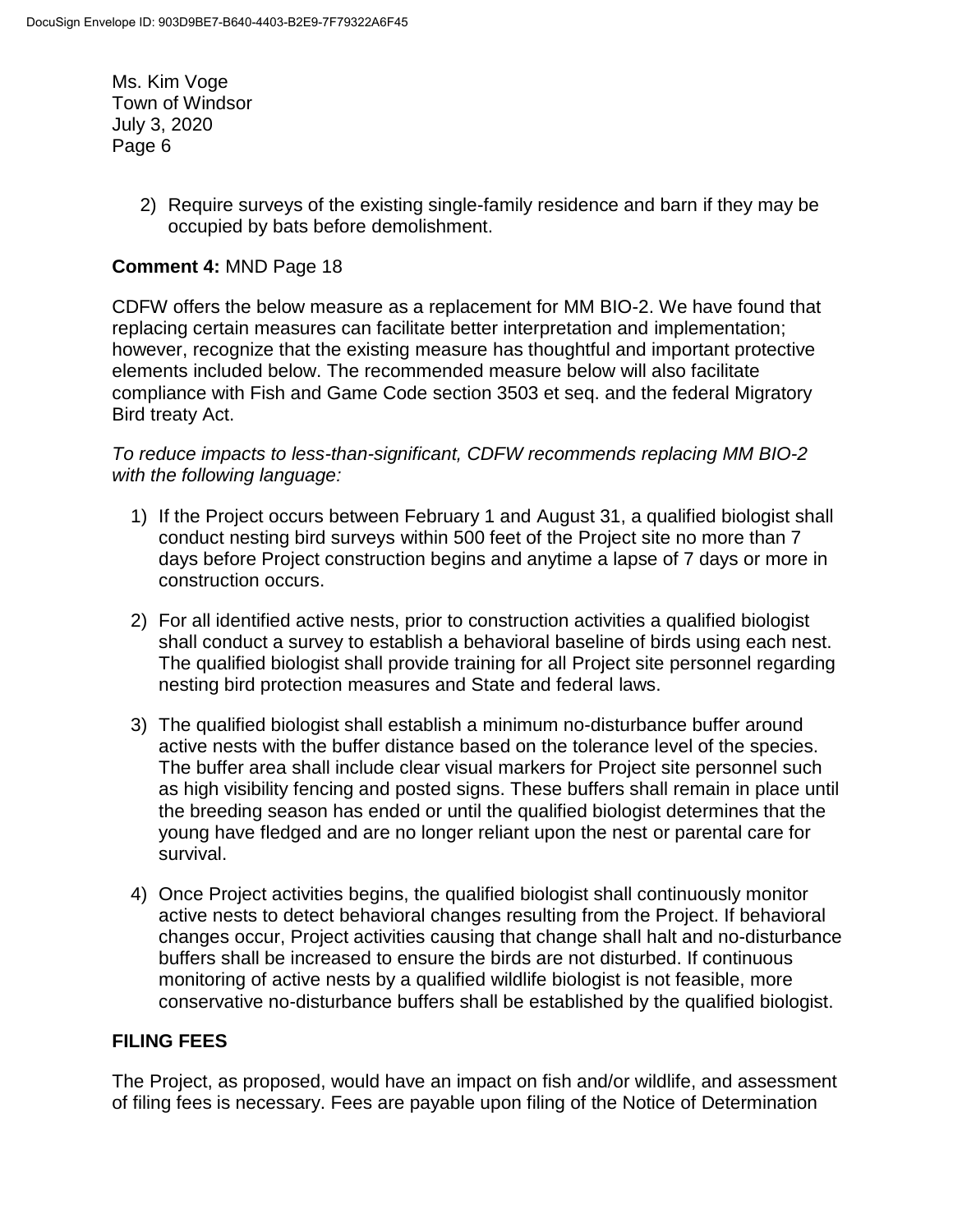by the Lead Agency and serve to help defray the cost of environmental review by CDFW. Payment of the fee is required in order for the underlying Project approval to be operative, vested, and final. (Cal. Code Regs., tit. 14, § 753.5; Fish and Game Code, § 711.4; Pub. Resources Code, § 21089).

## **CONCLUSION**

To ensure significant impacts are adequately mitigated to a level less-than-significant, CDFW recommends the feasible mitigation measures described above be incorporated as enforceable conditions into the final CEQA document for the Project. CDFW appreciates the opportunity to comment on the MND to assist the Town in identifying and mitigating Project impacts on biological resources.

Questions regarding this letter or further coordination should be directed to Ms. Melanie Day, Senior Environmental Scientist (Specialist), at [Melanie.Day@wildlife.ca.gov;](mailto:Melanie.Day@wildlife.ca.gov) or Ms. Karen Weiss, Senior Environmental Scientist (Supervisory), at [Karen.Weiss@wildlife.ca.gov.](mailto:Karen.Weiss@wildlife.ca.gov)

Sincerely,

DocuSigned by: Gregg Erickson Gregg Erickson Regional Manager Bay Delta Region

cc: State Clearinghouse (SCH No. 2020060369)

## **REFERENCES**

- California Department of Fish and Game (CDFG). 2010. List of Vegetation Alliances and Associations. Vegetation Classification and Mapping Program, Sacramento, CA.
- California Department of Fish and Wildlife (CDFW). 2009. Protocols for Surveying and Evaluating Impacts to Special Status Native Plant Populations and Natural Communities.
- California Interagency Wildlife Task Group (CIWTG). California Wildlife Habitat Relationship System. California Department of Fish and Game. Valley Oak Woodland.